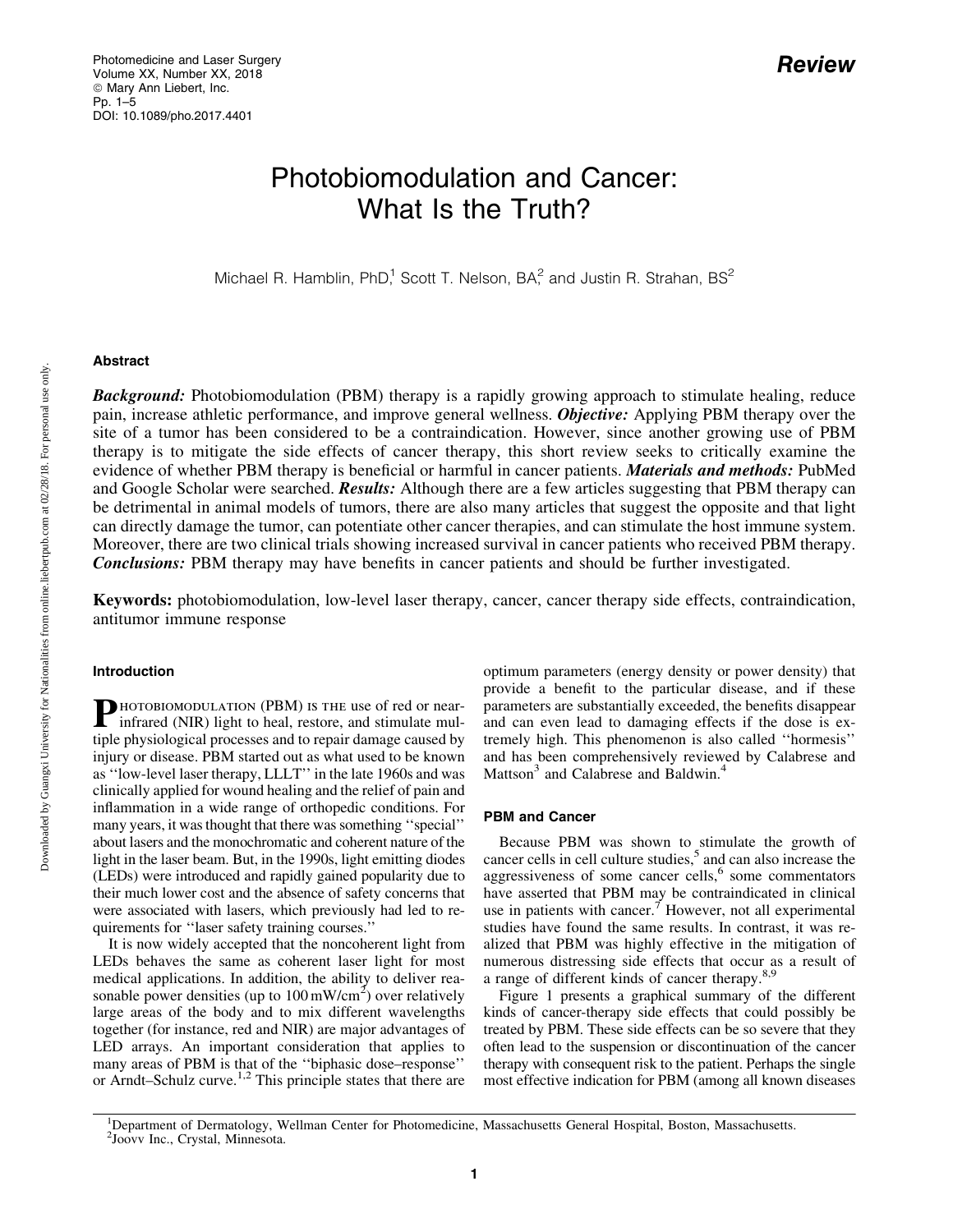



and conditions) is that of oral mucositis. $10$  Oral mucositis is a common side effect of many kinds of chemotherapy and of radiotherapy for head and neck cancer.<sup>11</sup> Other side effects that are under investigation by PBM treatment are chemotherapy-induced peripheral neuropathy, $12$  radiation dermatitis associated with breast cancer therapy, $13$  and lymphedema as a result of breast cancer surgery.<sup>1</sup>

Some years ago, when PBM was routinely carried out with laser beams directly applied to the affected tissue region, its use for the mitigation of cancer-therapy side effects was employed with the caveat that the laser should not be used directly over the site of the tumor. However, now that largearea LED arrays and even whole-body light bed systems are becoming more common, the question of whether these devices are safe for a patient with cancer needs to be addressed as pointed out by Sonis et al.<sup>15</sup> Moreover, individuals who are using PBM for general health improvement or for increase in athletic performance<sup>16</sup> are asking the question: what if I have an undiagnosed malignant or premalignant lesion?

## Can PBM Stimulate Cancer?

Despite the existence of numerous studies that have shown that PBM can increase the growth rate of cancer cells in cell culture, $17$  the number of studies that suggest that PBM can actually exacerbate or stimulate cancer growth in animal tumor models *in vivo* are relatively few. One study by Frigo et al. compared the effects of PBM  $(660 \text{ nm}, 2.5 \text{ W/cm}^2)$ delivered once a day for 3 days either at a low dose or a high dose in subcutaneous melanoma in mice.18 The low dose  $(150 \text{ J/cm}^2)$  reduced the tumor size (not statistically significant), while the high dose  $(1050 \text{ J/cm}^2)$  significantly increased the tumor size. However, this study suffered from some problems such as the claim that a C57BL/6 tumor (B16F10) was grown in a nonsyngeneic mouse strain (BALB/c).

Another study from Rhee et al. looked at PBM (650 nm, 100 mW/cm2 ) as a single dose to an orthotopic mouse model of anaplastic thyroid cancer.<sup>19</sup> However, these investigators used an immunodeficient nude mouse model, which does not accurately reflect most human patients. The tumor growth was faster in the PBM groups; HIF-1a and p-Akt were increased, while TGF-b1 expression was decreased.

The third study looked at PBM in the Syrian hamster cheek pouch model of chemical carcinogenesis caused by application of dimethylbenzanthracene (DMBA).<sup>20</sup> Researchers applied PBM  $(660 \text{ nm}, 424 \text{ mW/cm}^2)$  every other day for 4 weeks starting at end of the cancer induction period (8 weeks of DMBA). More tumors in the PBM group were histologically graded as ''poorly differentiated,'' and presumably would have a worse prognosis.

### Can PBM Directly or Indirectly Attack Cancer?

When we consider the possibility that PBM can have a beneficial effect on cancer, it is important to realize that there are three possible ways by which this may happen (Fig. 2). The first involves the direct effect of the light on the tumor



FIG. 2. Possible mechanisms by which PBM could be applied against cancer.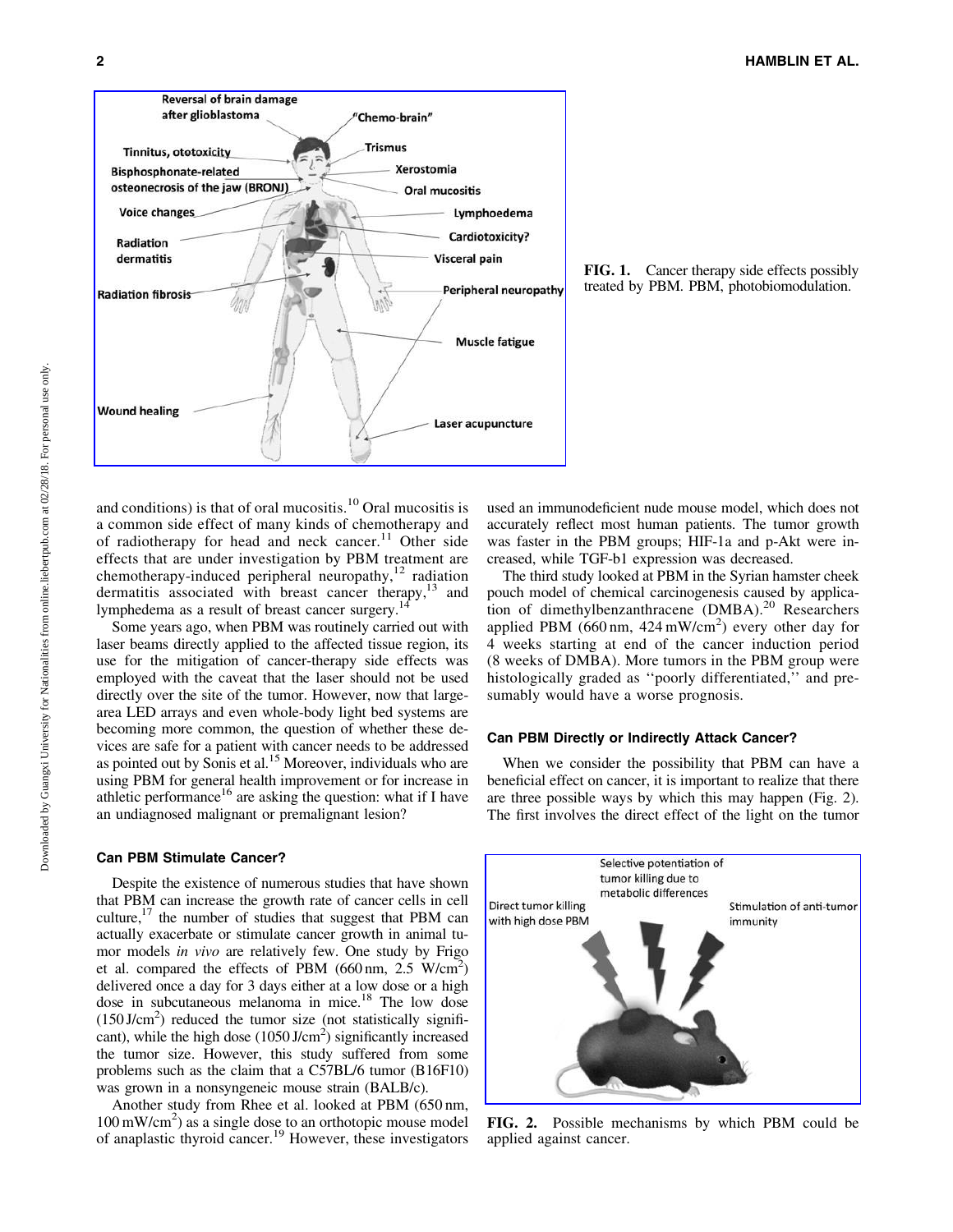cells themselves and may be thought of as a deliberate use of the biphasic dose–response curve to ''overdose'' the cancer cells.<sup>21</sup> This possible methodology has been championed by Da Xing's laboratory in China.<sup>22</sup> They call this approach ''high fluence low-power laser irradiation, HF-LPLI'' and this group often uses a 632 nm HeNe laser delivering 1200 J/cm<sup>2</sup> at 500 mW/cm<sup>2</sup>, over 40 min.<sup>23</sup> After publishing several *in vitro* articles they carried out an *in vivo* study in BALB/c mice bearing EMT6 breast tumors.<sup>24</sup> A single dose of 1200 J/cm<sup>2</sup> caused complete regression of tumors, which did not occur in rho-zero EMT6 tumors (lacking functional mitochondria). Moreover, since EMT6 tumors are known to be immunogenic, the mice that were cured of cancer showed some long-term immunological memory.

The second method relies on taking advantage of a differential effect of PBM between malignant cancer cells compared to the effects seen on healthy normal cells. This involves combining PBM with an additional cytotoxic anticancer therapy, so that it increases the killing of cancer cells, while at the same time protecting normal healthy cells. While this may appear "too good to be true," there are some scientific reasons why it may in fact be the case.

These considerations are related to the Warburg effect, by which the mitochondria of cancer cells change their metabolism to carry out aerobic glycolysis instead of oxidative phosphorylation.<sup>25</sup> This phenomenon occurs due to the rapid growth of tumor cells outpacing the development of a sufficient blood supply, forcing the cancer cells to become tolerant to chronic hypoxia. Glycolysis consumes much less oxygen than oxidative phosphorylation. The consequences of the Warburg effect are that malignant cells and normal cells may behave very differently in response to PBM. In cancer cells, where adenosine triphosphate (ATP) supply is quite limited, the ATP boost given by PBM may allow the cancer cells to respond to pro-apoptotic cytotoxic stimuli with more efficiently executed cell death (apoptosis) programs, which are heavily energy dependent (i.e., require a lot of ATP<sup>26</sup>). In contrast, in normal healthy cells that have an adequate supply of ATP, the effect of PBM produces a burst of reactive oxygen species (ROS) that could induce protective mechanisms and reduce the damaging effects of cancer therapy on healthy tissue (Fig. 3). Although this favorable scenario remains a hypothesis at present, there are some published articles that suggest that it could indeed be the case in some anticancer strategies, such as reports that PBM can potentiate the killing of cancer cells by photodynamic therapy<sup>27</sup> and also by radiation therapy.<sup>28</sup> These researchers have reported that, in theory, PBM increases cell death in cancer cells in response to cytotoxic stimuli. Alternatively, while in normal cells, PBM will exert its protective effect as is well known in the case of neurotoxins, for example.<sup>29</sup>

The third mechanism, by which PBM could be beneficial to cancer patients, is its possible role in stimulation of the immune system to fight against the cancer. Ottaviani et al. $30$ showed in a mouse model of melanoma that PBM using three different protocols (660 nm, 50 mW/cm<sup>2</sup>, 3 J/cm<sup>2</sup>; 800 or 970 nm,  $200 \text{ mW/cm}^2$ , 6 J/cm<sup>2</sup>, once a day for 4 days) could all reduce tumor growth and increase the recruitment of immune cells (in particular, T lymphocytes and dendritic cells secreting type I interferons). PBM also reduced the number of highly angiogenic macrophages within the tumor mass and promoted vessel normalization, which is another strategy to control tumor progression.

A recent article from Brazil<sup>31</sup> used PBM (660 nm,  $100 \text{ mW}$ , delivering 35, 107, or 214 J/cm<sup>2</sup>) to the tumor site thrice every 2 days starting 14 days after rat Walker sarcoma tumor implantation. They measured expression of IL-1 $\beta$ , IL-6, IL-10, and TNF- $\alpha$  by enzyme-linked immunosorbent assay and COX-1, COX-2, iNOS, and eNOS by reverse transcriptase polymerase chain reaction (RT-PCR) in the subcutaneous tumor tissue. Although tumor response was not directly measured, they claimed that the lowest dose (35 J/cm<sup>2</sup>) produced significant increases in IL-1 $\beta$ , COX-2, and iNOS and significant decreases in IL-6, IL-10, and TNF- $\alpha$  and concluded that the 35 J/cm<sup>2</sup> "produced cytotoxic effects by generation of ROS causing acute inflammation.''

## Is There Evidence of Clinical Efficacy?

A very interesting recent article<sup>32</sup> reported that PBM could actually increase treatment outcome and progression-free survival in cancer patients. Ninety-four patients diagnosed



FIG. 3. Mechanisms of selective potentiation of cytotoxicity against cancer cells while preserving normal cells.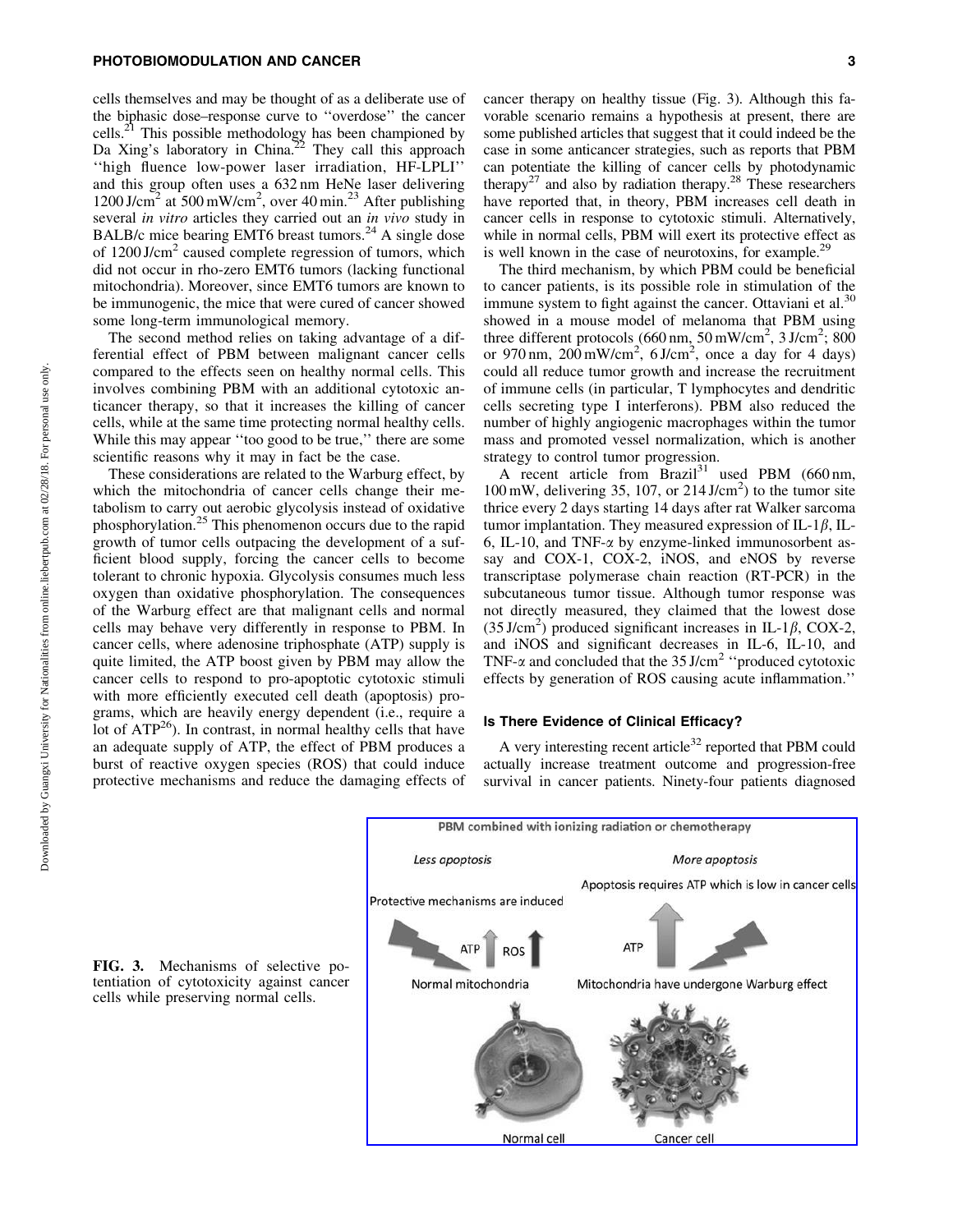with oropharynx, nasopharynx, and hypopharynx cancer were subjected to conventional radiotherapy plus cisplatin every 3 weeks. Preventive PBM was applied to nine points on the oral mucosa daily, from Monday to Friday, and lasted on average 45.7 days. The PBM parameters were 660 nm, 100 mW, 4 J/ cm<sup>2</sup>, and spot size 0.24 cm<sup>2</sup>. Over a follow-up period of 41 months, patients receiving PBM had a statistically significant better complete response to treatment than those in the placebo group ( $p = 0.013$ ). Patients subjected to PBM had better progression-free survival than those in the placebo group  $(p=0.030)$  and had a tendency for better overall survival. The mechanism(s) for this effect require more investigation. It could be that the avoidance of oral mucositis led to better nutrition and more complete chemoradiotherapy, while it is also possible that the PBM exerted a direct anticancer effect.

Santana-Blank et al.<sup>33</sup> carried out a Phase 1 trial of PBM on 17 patients suffering from a variety of ''advanced malignancies.'' They used a 904 nm infrared laser, pulsed at 3MHz, applied using a 2-mm high top hat with a 10-mm beam diameter, and placed at right angles to the surface of the patient's skin in previously determined areas of closest proximity to the biologically closed electric circuits and the vascular interstitial closed circuit that would most efficiently carry the laser energy to the target tissues.<sup>33</sup> This approach was first described by Nordenstrom<sup>34</sup> who inserted wires through the thoracic wall to reach pulmonary tumors and circulated electric current. Patients were given a laser device to use at home each day and were allowed to remain in the trial as long as possible.

In addition to evaluation by the attending physicians, the patients were asked to keep a journal over the length of their time in the trial and to record the time and duration of each PBM application, as well as any sign, symptom, or problem/ side effect experienced. No dose-limiting toxicity was observed. Five patients reported occasional headaches (grade 2), and four referred local pain (grade 2). Statistically significant increases in Karnofsky performance status and quality of life (QLI) were observed in all of the follow-up intervals compared with pretreatment values. In the six surviving patients, one patient had a complete response, one partial response, four stable disease >12 months, and one progressive disease. In the patients that died during the trial, significant increases in QLI were observed during the first two intervals. Eight patients had stable disease >6 months and two had progressive disease. The overall response rate was 88.23% in these terminally ill (late stage) patients.

Analysis of the peripheral blood leukocytes showed an initial increase in TNF- $\alpha$  followed by a decrease in survivors and a progressive and constant increase in  $TNF-\alpha$  levels and an increase in serum levels of  $sIL-2R$  in those who died.<sup>35</sup> The mechanisms operating in this clinical study require more investigation, but if it can be repeated, it could be very promising.

Finally, Russian investigators have reported use of PBM in cancer patients, but it is difficult to retrieve details of the studies. $36$ 

#### Conclusions and Unanswered Questions

PBM is becoming a well-established approach to mitigate or prevent the development of cancer therapy associated side effects, especially oral mucositis. The more intriguing question is not merely whether PBM is safe and effective in cancer patients, but whether PBM can play an active role in cancer treatment? There are tantalizing reports that this may indeed be the case, but there are many questions still to be answered. The wide array of different devices and parameters that have been used make this quite a complicated area.

While the biphasic dose–response is accepted in normal tissue, how it applies to malignant tissue is unclear. In some cases, it appears that a very high dose will create a cytotoxic level of ROS that can directly destroy the tumor. In other cases, the main effect of PBM appears to stimulate the immune system, and a low dose may be more effective. If the aim is to stimulate the immune system, then it is best to directly irradiate the tumor or to direct the light to the bone marrow, the lymphatic organs, or even the whole body? What can be concluded is that now is perhaps the time to lose the fear of exacerbating cancer by shining light on it and start to plan well-controlled clinical trials, even if these must necessarily be in advanced patients who have run out of options. There is clearly a great number of new possibilities involving the combination of PBM with other forms of cancer therapy, which may allow us to take advantage of biochemical differences between cancer and normal cells to effectively work against the cancer.

#### Acknowledgment

M.R.H. was funded by U.S. NIH grant R01AI050875.

#### Author Disclosure Statement

S.T.N. and J.R.S. are co-owners of JOOVV, Inc., a company selling light therapy devices. M.R.H. is on the scientific advisory board of JOOVV, Inc.

### References

- 1. Huang YY, Chen AC, Carroll JD, Hamblin MR. Biphasic dose response in low level light therapy. [Dose Response](http://online.liebertpub.com/action/showLinks?doi=10.1089%2Fpho.2017.4401&pmid=20011653&crossref=10.2203%2Fdose-response.09-027.Hamblin&citationId=p_17) 2009;7:358–383.
- 2. Huang YY, Sharma SK, Carroll JD, Hamblin MR. Biphasic dose response in low level light therapy—an update. [Dose](http://online.liebertpub.com/action/showLinks?doi=10.1089%2Fpho.2017.4401&pmid=22461763&crossref=10.2203%2Fdose-response.11-009.Hamblin&citationId=p_18) [Response](http://online.liebertpub.com/action/showLinks?doi=10.1089%2Fpho.2017.4401&pmid=22461763&crossref=10.2203%2Fdose-response.11-009.Hamblin&citationId=p_18) 2011;9:602–618.
- 3. Calabrese EJ, Mattson MP. How does hormesis impact biology, toxicology, and medicine? [NPJ Aging Mech Dis](http://online.liebertpub.com/action/showLinks?doi=10.1089%2Fpho.2017.4401&pmid=28944077&crossref=10.1038%2Fs41514-017-0013-z&citationId=p_19) 2017;3:13.
- 4. Calabrese EJ, Baldwin LA. Hormesis: a generalizable and unifying hypothesis. [Crit Rev Toxicol](http://online.liebertpub.com/action/showLinks?doi=10.1089%2Fpho.2017.4401&pmid=11504172&crossref=10.1080%2F20014091111730&citationId=p_20) 2001;31:353–424.
- 5. Sroka R, Schaffer M, Fuchs C, et al. Effects on the mitosis of normal and tumor cells induced by light treatment of different wavelengths. [Lasers Surg Med](http://online.liebertpub.com/action/showLinks?doi=10.1089%2Fpho.2017.4401&pmid=10495304&crossref=10.1002%2F%28SICI%291096-9101%281999%2925%3A3%3C263%3A%3AAID-LSM11%3E3.0.CO%3B2-T&citationId=p_21) 1999;25:263–271.
- 6. Sperandio FF, Giudice FS, Correa L, Pinto DS Jr, Hamblin MR, de Sousa SC. Low-level laser therapy can produce increased aggressiveness of dysplastic and oral cancer cell lines by modulation of Akt/mTOR signaling pathway. [J Biophotonics](http://online.liebertpub.com/action/showLinks?doi=10.1089%2Fpho.2017.4401&pmid=23554211&citationId=p_22) 2013;6:839–847.
- 7. Navratil L, Kymplova J. Contraindications in noninvasive laser therapy: truth and fiction. [J Clin Laser Med Surg](http://online.liebertpub.com/action/showLinks?doi=10.1089%2Fpho.2017.4401&system=10.1089%2F104454702320901134&citationId=p_23) 2002;20:341–343.
- 8. Zecha JA, Raber-Durlacher JE, Nair RG, et al. Low-level laser therapy/photobiomodulation in the management of side effects of chemoradiation therapy in head and neck cancer: part 2: proposed applications and treatment protocols. [Support Care Cancer](http://online.liebertpub.com/action/showLinks?doi=10.1089%2Fpho.2017.4401&pmid=26984249&crossref=10.1007%2Fs00520-016-3153-y&citationId=p_24) 2016;24:2793–2805.
- 9. Zecha JA, Raber-Durlacher JE, Nair RG, et al. Low level laser therapy/photobiomodulation in the management of